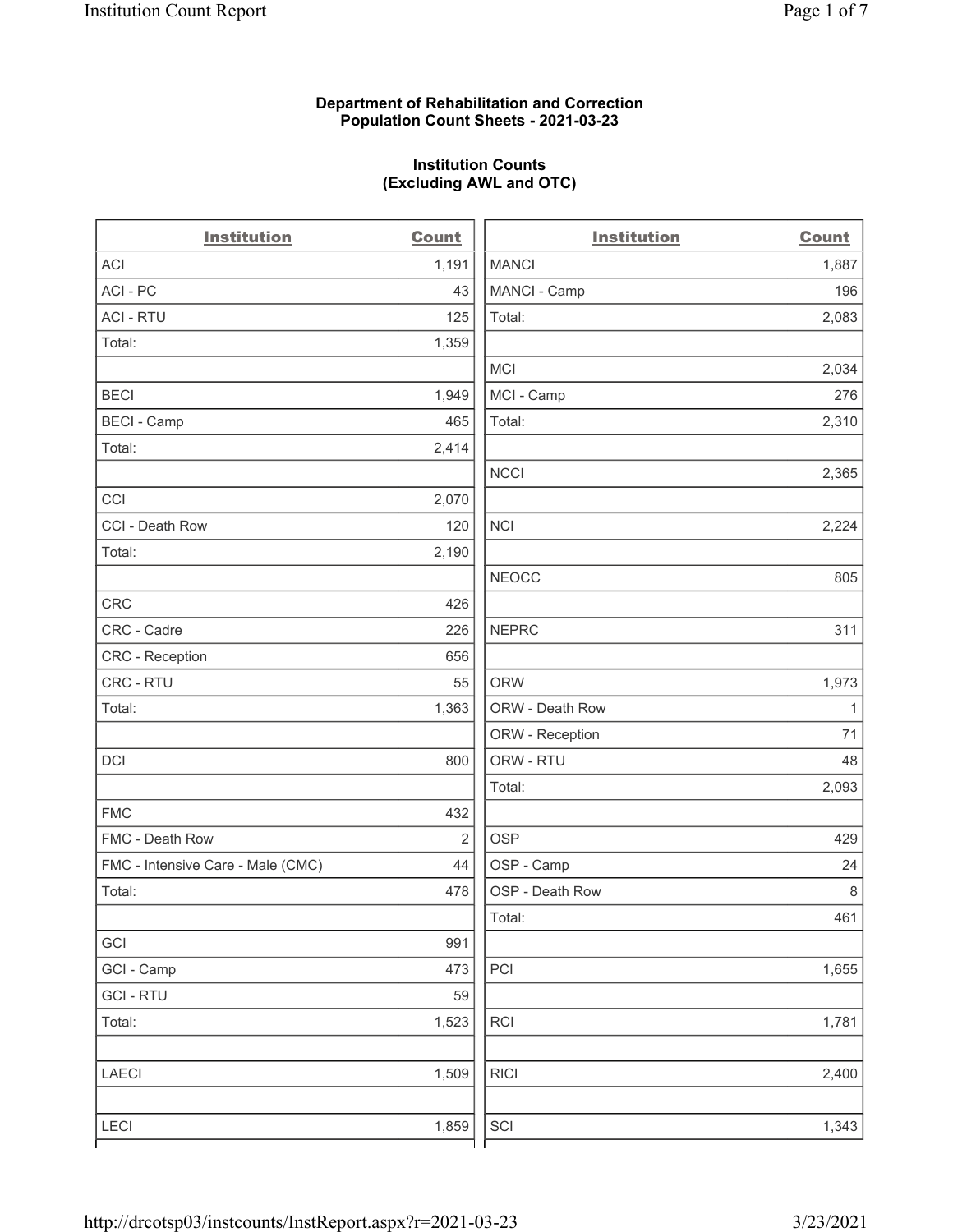|       | <b>Total Population:</b> | 43,151                              |
|-------|--------------------------|-------------------------------------|
|       |                          |                                     |
|       | Total:                   | 1,201                               |
|       | WCI - RTU                | 30                                  |
|       | <b>WCI</b>               | 1,171                               |
| 2,096 |                          |                                     |
| 1,170 | Total:                   | 775                                 |
| 926   | TOCI - PC                | 138                                 |
|       | <b>TOCI</b>              | 637                                 |
| 1,127 |                          |                                     |
| 53    | Total:                   | 1,287                               |
| 241   | TCI - Camp               | 330                                 |
| 833   | <b>TCI</b>               | 957                                 |
|       |                          | 1,161                               |
|       |                          | 2                                   |
|       |                          | 1,159                               |
| 170   |                          |                                     |
|       | 2,029<br>2,008           | <b>SOCF</b><br>SOCF - RTU<br>Total: |

\* The Total Population includes 30 Offenders with Reason Codes 30 & 31. \*\* The Total Population includes 33 Offenders with Reason Code 0A.

# Male Population by Security Level (Include AWL and Exclude OTC)

| <b>Security Level</b>  |                   | <b>Body</b> | AWL | $(-OTC)$ | <b>Total</b> |
|------------------------|-------------------|-------------|-----|----------|--------------|
| <b>Total Level E</b>   |                   | 917         | 5   | 4        | 918          |
| Total Level 4          |                   | 1,273       | 5   | 3        | 1,275        |
| Total Level 3          |                   | 9,323       | 87  | 75       | 9,335        |
| Total Level 2          |                   | 14,737      | 128 | 94       | 14,771       |
| Total Level 1          |                   | 13,485      | 87  | 49       | 13,523       |
| <b>Total Death Row</b> |                   | 134         | 0   | 0        | 134          |
|                        | <b>Total Male</b> | 39,869      | 312 | 225      | 39,956       |

#### Female Population by Institution (Include AWL and Exclude OTC)

| <b>Institution</b> | <b>Body</b> | <b>AWL</b> | $(-OTC)$ | <b>Total</b> |
|--------------------|-------------|------------|----------|--------------|
| DCI                | 799         |            | ◠        | 799          |
| <b>FMC</b>         | 6           |            |          | 6            |
| <b>NEPRC</b>       | 311         |            | ◠        | 312          |
| <b>ORW</b>         | 1,973       | 24         | 13       | 1,984        |
| ORW - Death Row    |             |            |          |              |
|                    |             |            |          |              |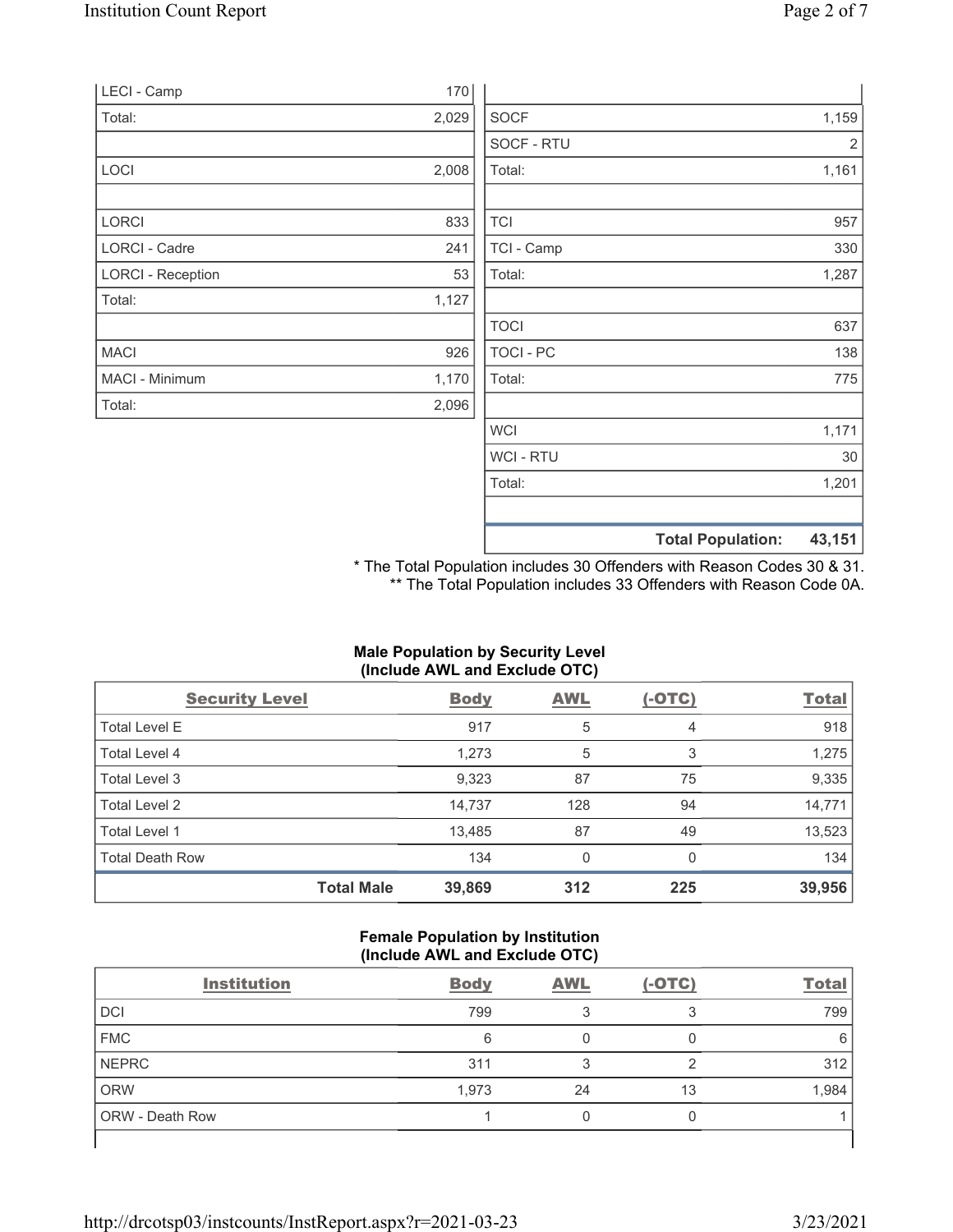| <b>ORW</b> - Reception |                          | 71     |     |     | 71 I   |
|------------------------|--------------------------|--------|-----|-----|--------|
| ORW - RTU              |                          | 48     |     |     | 48     |
|                        | <b>Total Female</b>      | 3.209  | 30  | 18  | 3,221  |
|                        |                          |        |     |     |        |
|                        | <b>Total Population:</b> | 43,078 | 342 | 243 | 43,177 |

#### Male Population by Institution: Security Level 5 and E (Include AWL and Exclude OTC)

| <b>Institution</b> |                      | <b>Body</b>     | <b>AWL</b>                | $(-OTC)$                | <b>Total</b>   |
|--------------------|----------------------|-----------------|---------------------------|-------------------------|----------------|
| CRC                |                      | 1               | $\mathsf{O}\xspace$       | $\mathsf{O}\xspace$     | 1              |
| CRC - RTU          |                      | $6\phantom{1}6$ | $\mathbf 0$               | $\boldsymbol{0}$        | $\,6\,$        |
| <b>FMC</b>         |                      | 1               | $\mathbf 0$               | $\mathbf 0$             | 1              |
| LECI               |                      | 26              | $\mathbf 0$               | $\mathbf 0$             | 26             |
| LORCI              |                      | 1               | $\mathbf 0$               | $\boldsymbol{0}$        | 1              |
| LORCI - Cadre      |                      | 1               | $\mathbf 0$               | $\boldsymbol{0}$        | 1              |
| <b>MACI</b>        |                      | 22              | $\mathsf{O}\xspace$       | $\boldsymbol{0}$        | 22             |
| <b>MANCI</b>       |                      | 23              | $\mathsf{O}\xspace$       | $\mathsf 0$             | 23             |
| <b>NEOCC</b>       |                      | $\,8\,$         | $\mathsf{O}\xspace$       | $\boldsymbol{0}$        | 8              |
| <b>OSP</b>         |                      | 182             | 1                         | 1                       | 182            |
| <b>RCI</b>         |                      | 20              | $\mathbf 0$               | $\boldsymbol{0}$        | 20             |
| <b>SOCF</b>        |                      | 512             | $\ensuremath{\mathsf{3}}$ | $\overline{2}$          | 513            |
| <b>TCI</b>         |                      | $\overline{4}$  | $\mathsf{O}\xspace$       | $\boldsymbol{0}$        | $\overline{4}$ |
| <b>TOCI</b>        |                      | 101             | 1                         | 1                       | 101            |
| TOCI - PC          |                      | $\sqrt{3}$      | $\mathbf 0$               | $\mathbf 0$             | $\sqrt{3}$     |
| <b>WCI</b>         |                      | 1               | $\mathbf 0$               | $\mathbf 0$             | 1              |
| WCI - RTU          |                      | 5               | $\mathbf 0$               | $\mathbf 0$             | 5              |
|                    | <b>Total Level 5</b> | 917             | 5                         | $\overline{\mathbf{4}}$ | 918            |

## Male Population by Institution: Security Level 4 (Include AWL and Exclude OTC)

| <b>Institution</b>                | <b>Body</b> | <b>AWL</b> | $(-OTC)$ | <b>Total</b> |
|-----------------------------------|-------------|------------|----------|--------------|
| <b>ACI</b>                        | հ           |            |          |              |
| CRC                               |             |            |          |              |
| <b>CRC</b> - Reception            |             |            |          |              |
| CRC - RTU                         | 11          |            |          |              |
| <b>FMC</b>                        |             |            |          |              |
| FMC - Intensive Care - Male (CMC) |             |            |          |              |
| <b>LORCI</b>                      | 8           |            |          | 8            |
| <b>LORCI - Reception</b>          |             |            |          |              |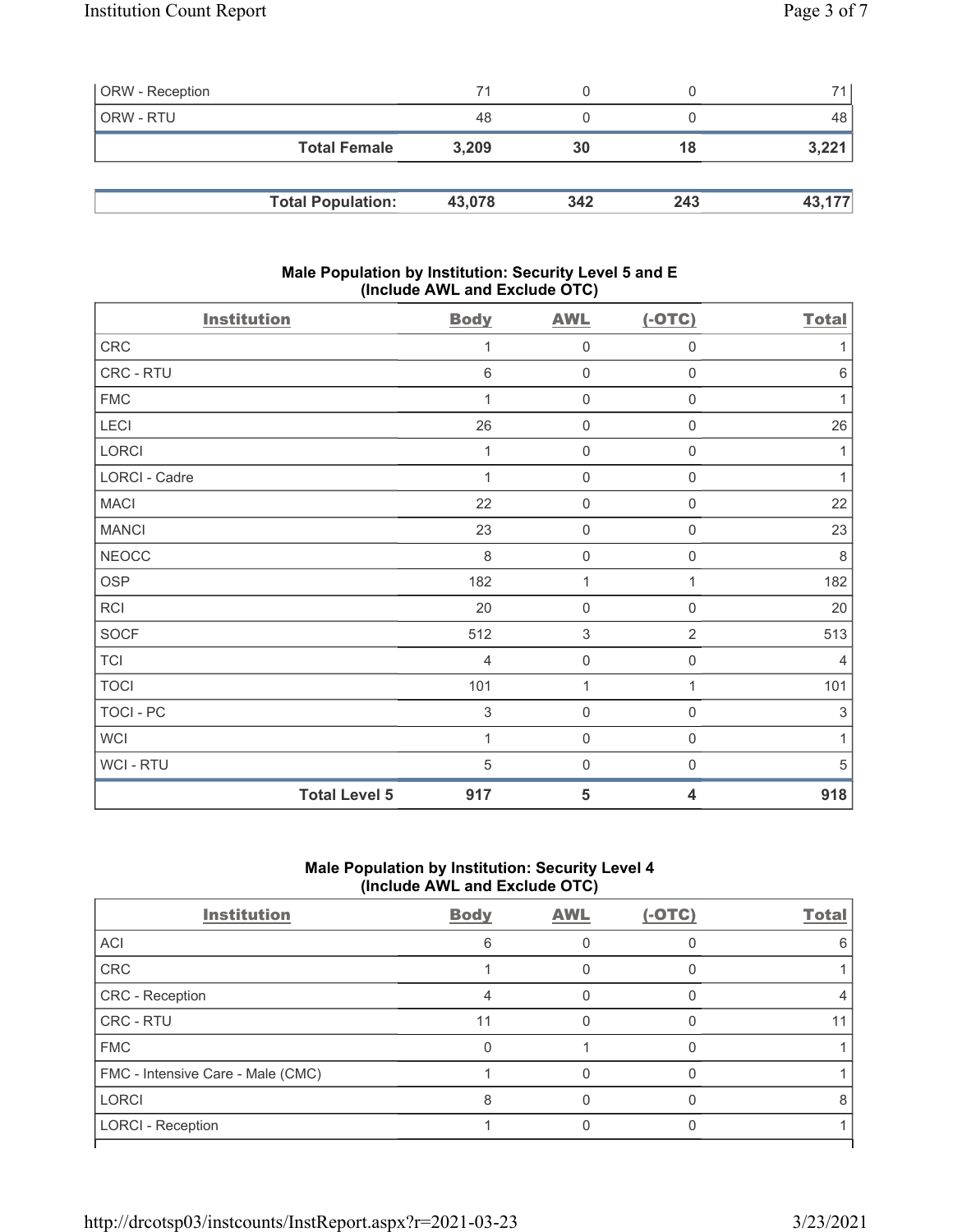| <b>MACI</b> |                      | 16    |   | 16    |
|-------------|----------------------|-------|---|-------|
| <b>OSP</b>  |                      | 206   |   | 206   |
| <b>SOCF</b> |                      | 516   | っ | 516   |
| SOCF - RTU  |                      | 2     |   | 2     |
| <b>TOCI</b> |                      | 481   |   | 481   |
| TOCI - PC   |                      | 14    |   | 14    |
| <b>WCI</b>  |                      |       |   | 2     |
| WCI - RTU   |                      | 5     |   | 5     |
|             | <b>Total Level 4</b> | 1,273 |   | 1,275 |

#### Male Population by Institution: Security Level 3 (Include AWL and Exclude OTC)

| <b>Institution</b>       | <b>Body</b>    | <b>AWL</b>          | $(-OTC)$            | <b>Total</b>              |
|--------------------------|----------------|---------------------|---------------------|---------------------------|
| ACI                      | 11             | $\mathbf 0$         | $\mathsf 0$         | 11                        |
| ACI-PC                   | 6              | $\mathbf 0$         | $\mathbf 0$         | $\,6\,$                   |
| <b>ACI - RTU</b>         | $\,$ 3 $\,$    | $\mathbf 0$         | $\mathsf{O}\xspace$ | $\ensuremath{\mathsf{3}}$ |
| <b>BECI</b>              | $\mathbf{1}$   | $\mathbf 0$         | $\mathsf{O}\xspace$ | $\mathbf{1}$              |
| CCI                      | 32             | $\mathbf 0$         | $\mathsf{O}\xspace$ | 32                        |
| CRC                      | 306            | $\overline{7}$      | $\overline{7}$      | 306                       |
| CRC - Cadre              | 5              | $\mathbf 0$         | $\mathsf{O}\xspace$ | $\,$ 5 $\,$               |
| CRC - Reception          | 572            | 19                  | 14                  | 577                       |
| CRC - RTU                | 37             | $\mathbf 0$         | $\mathsf 0$         | 37                        |
| <b>FMC</b>               | $\overline{4}$ | $\mathbf 0$         | $\mathsf{O}\xspace$ | $\overline{4}$            |
| GCI                      | $\overline{4}$ | $\mathbf 0$         | $\mathsf 0$         | $\overline{4}$            |
| LAECI                    | 30             | $\mathbf{1}$        | $\mathbf{1}$        | 30                        |
| LECI                     | 1,246          | $\mathbf 0$         | $\mathsf{O}\xspace$ | 1,246                     |
| LOCI                     | 11             | $\mathbf 0$         | $\mathsf 0$         | 11                        |
| LORCI                    | 347            | 25                  | 24                  | 348                       |
| LORCI - Cadre            | 95             | $\mathbf 0$         | $\mathsf{O}\xspace$ | 95                        |
| <b>LORCI - Reception</b> | 32             | $\mathbf 1$         | $\mathbf{1}$        | 32                        |
| <b>MACI</b>              | 740            | $\overline{7}$      | $\,6\,$             | 741                       |
| <b>MANCI</b>             | 1,554          | 12                  | 11                  | 1,555                     |
| MCI                      | 23             | $\mathbf 0$         | $\mathsf{O}\xspace$ | 23                        |
| NCCI                     | 54             | $\mathbf 0$         | $\mathsf{O}\xspace$ | 54                        |
| <b>NCI</b>               | 23             | $\mathsf 0$         | $\mathsf{O}\xspace$ | 23                        |
| <b>NEOCC</b>             | 643            | $\overline{2}$      | $\mathbf{1}$        | 644                       |
| <b>OSP</b>               | 15             | $\mathbf 0$         | $\mathsf 0$         | 15                        |
| PCI                      | 33             | $\mathbf{1}$        | $\mathbf{1}$        | 33                        |
| <b>RCI</b>               | 1,416          | $\overline{5}$      | $\overline{4}$      | 1,417                     |
| <b>RICI</b>              | 31             | $\mathsf{O}\xspace$ | $\mathsf{O}\xspace$ | 31                        |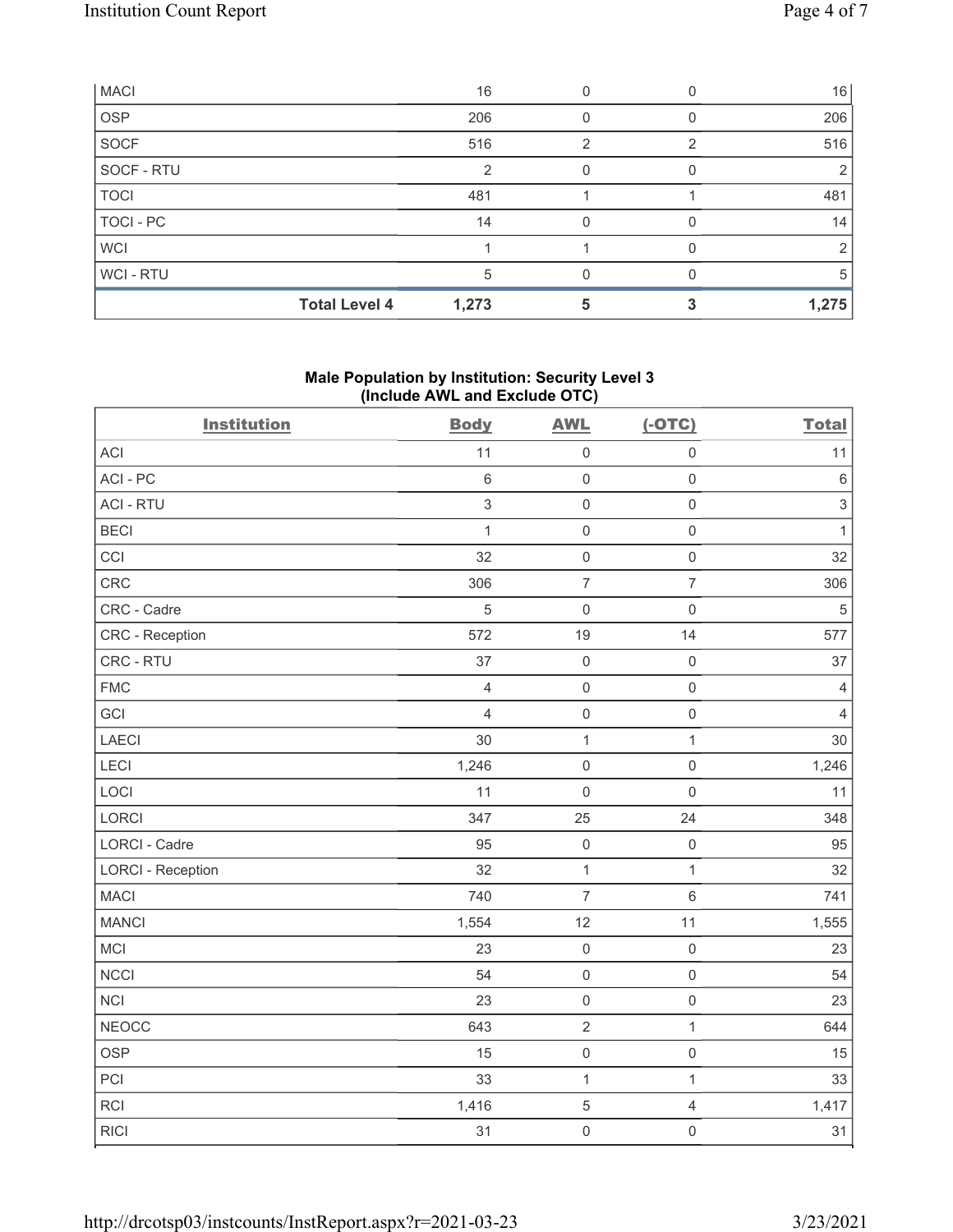| SCI         |                      | 37    |    |    | 37    |
|-------------|----------------------|-------|----|----|-------|
| <b>SOCF</b> |                      | 128   |    |    | 129   |
| <b>TCI</b>  |                      | 771   | 2  |    | 771   |
| TCI - Camp  |                      |       | 0  |    |       |
| <b>TOCI</b> |                      | 37    | 0  |    | 37    |
| TOCI - PC   |                      | 60    | O  |    | 60    |
| <b>WCI</b>  |                      | 1,000 |    |    | 1,001 |
| WCI - RTU   |                      | 15    | O  |    | 15    |
|             | <b>Total Level 3</b> | 9,323 | 87 | 75 | 9,335 |

#### Male Population by Institution: Security Level 2 (Include AWL and Exclude OTC)

| <b>Institution</b>                | <b>Body</b>  | <b>AWL</b>       | $(-OTC)$            | <b>Total</b> |
|-----------------------------------|--------------|------------------|---------------------|--------------|
| <b>ACI</b>                        | 656          | $\sqrt{2}$       | $\overline{2}$      | 656          |
| ACI-PC                            | 27           | $\mathbf 0$      | $\mathsf 0$         | 27           |
| <b>ACI - RTU</b>                  | 92           | $\mathbf 0$      | $\mathsf{O}\xspace$ | 92           |
| <b>BECI</b>                       | 1,206        | $\boldsymbol{9}$ | $\,6$               | 1,209        |
| CCI                               | 1,585        | 11               | $\overline{7}$      | 1,589        |
| CRC                               | 24           | $\sqrt{4}$       | 3                   | 25           |
| CRC - Cadre                       | 213          | $\mathbf 0$      | $\mathsf{O}\xspace$ | 213          |
| <b>CRC</b> - Reception            | 36           | $\overline{4}$   | $\overline{4}$      | 36           |
| CRC - RTU                         | $\mathbf 1$  | $\mathbf 0$      | $\mathsf{O}\xspace$ | $\mathbf{1}$ |
| <b>DCI</b>                        | $\mathbf{1}$ | $\mathbf 0$      | $\mathsf{O}\xspace$ | $\mathbf{1}$ |
| <b>FMC</b>                        | 14           | $\overline{2}$   | $\mathsf{O}\xspace$ | 16           |
| FMC - Intensive Care - Male (CMC) | 12           | $\mathbf 0$      | $\mathbf 0$         | 12           |
| GCI                               | 428          | $\sqrt{3}$       | $\overline{2}$      | 429          |
| GCI - Camp                        | 3            | $\mathbf 0$      | $\mathbf 0$         | 3            |
| <b>GCI-RTU</b>                    | 49           | $\mathbf 0$      | $\mathbf 0$         | 49           |
| <b>LAECI</b>                      | 801          | $\,8\,$          | $\,8\,$             | 801          |
| LECI                              | 585          | $\overline{7}$   | $\,6\,$             | 586          |
| LOCI                              | 1,033        | $\overline{7}$   | $\mathbf{1}$        | 1,039        |
| LORCI                             | 254          | 11               | 11                  | 254          |
| LORCI - Cadre                     | 118          | $\mathbf 0$      | $\mathsf{O}\xspace$ | 118          |
| <b>LORCI - Reception</b>          | 11           | $\mathsf 0$      | $\mathsf{O}\xspace$ | 11           |
| <b>MACI</b>                       | 148          | $\mathbf 0$      | $\mathsf{O}\xspace$ | 148          |
| <b>MANCI</b>                      | 298          | $6\,$            | $\overline{4}$      | 300          |
| MCI                               | 1,337        | $\,8\,$          | $\overline{4}$      | 1,341        |
| <b>NCCI</b>                       | 810          | $6\,$            | $\,6\,$             | 810          |
| <b>NCI</b>                        | 1,223        | $\boldsymbol{9}$ | $\,6$               | 1,226        |
| <b>NEOCC</b>                      | 154          | $\overline{2}$   | $\mathbf{1}$        | 155          |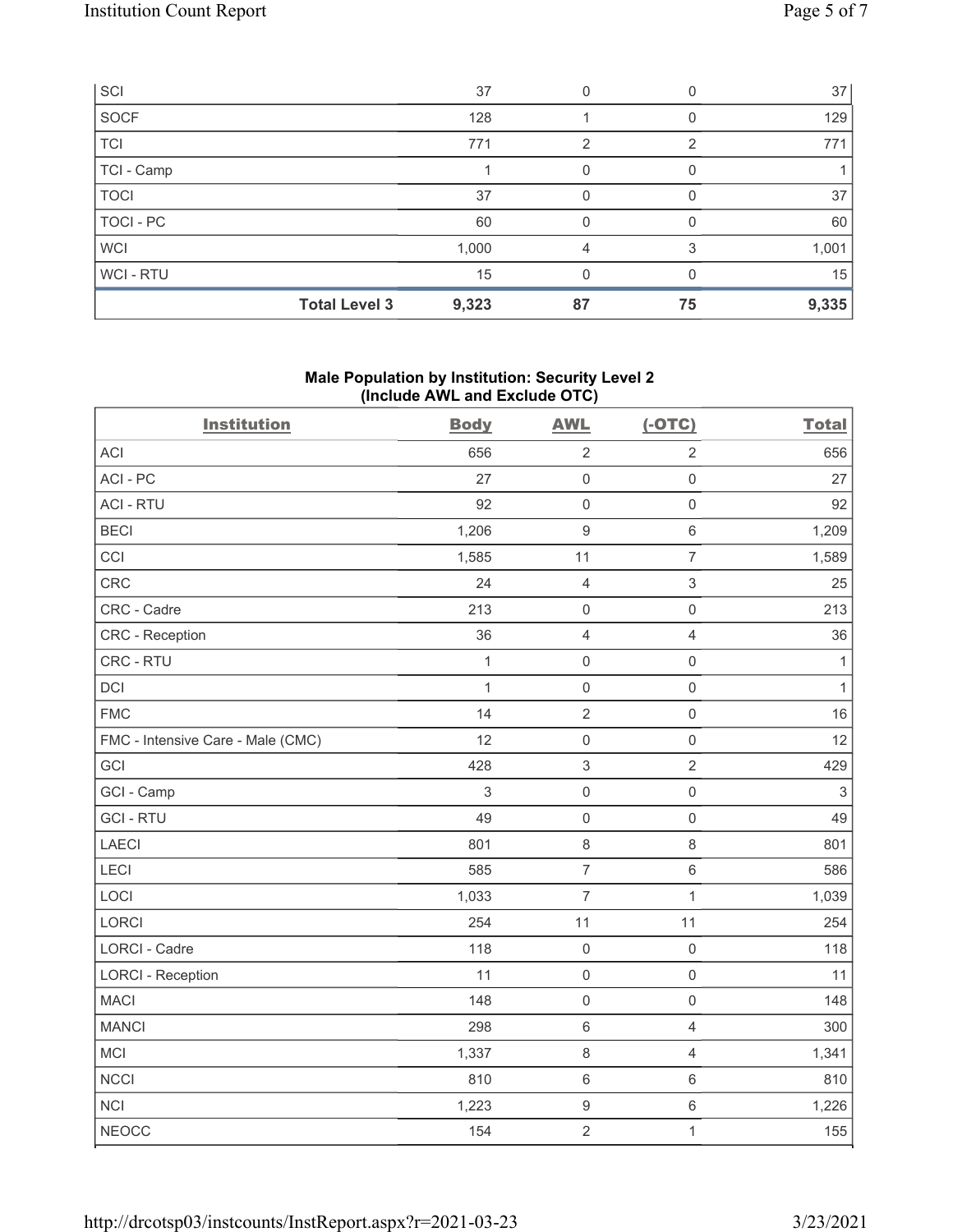| PCI         |                      | 740    | 6        | 3        | 743    |
|-------------|----------------------|--------|----------|----------|--------|
| <b>RCI</b>  |                      | 345    | 2        | 2        | 345    |
| <b>RICI</b> |                      | 1,322  | 14       | 13       | 1,323  |
| SCI         |                      | 831    | 6        | 4        | 833    |
| <b>SOCF</b> |                      | 3      | 0        |          | 3      |
| <b>TCI</b>  |                      | 131    |          |          | 131    |
| <b>TOCI</b> |                      | 17     | 0        | $\Omega$ | 17     |
| TOCI - PC   |                      | 59     | 0        | 0        | 59     |
| <b>WCI</b>  |                      | 169    | $\Omega$ | $\Omega$ | 169    |
| WCI - RTU   |                      |        | 0        |          |        |
|             | <b>Total Level 2</b> | 14,737 | 128      | 94       | 14,771 |

### Male Population by Institution: Security Level 1 (Include AWL and Exclude OTC)

| <b>Institution</b>                | <b>Body</b>    | <b>AWL</b>                | $(-OTC)$            | <b>Total</b>     |
|-----------------------------------|----------------|---------------------------|---------------------|------------------|
| <b>ACI</b>                        | 518            | $\mathbf{1}$              | 1                   | 518              |
| ACI-PC                            | 10             | $\mathbf 0$               | $\mathbf 0$         | 10               |
| <b>ACI - RTU</b>                  | 30             | $\mathbf 0$               | $\mathsf 0$         | 30               |
| <b>BECI</b>                       | 741            | $\,8\,$                   | 3                   | 746              |
| <b>BECI - Camp</b>                | 464            | $\mathbf 0$               | $\mathsf{O}\xspace$ | 464              |
| CCI                               | 452            | 1                         | $\mathsf 0$         | 453              |
| <b>CRC</b>                        | 36             | $\mathbf 0$               | $\mathsf 0$         | 36               |
| CRC - Cadre                       | 8              | $\mathbf 0$               | $\mathsf 0$         | $\,8\,$          |
| <b>CRC</b> - Reception            | 39             | $\overline{4}$            | $\overline{2}$      | 41               |
| <b>FMC</b>                        | 406            | 3                         | $\mathbf{1}$        | 408              |
| FMC - Intensive Care - Male (CMC) | 31             | $\mathsf{O}\xspace$       | $\mathsf{O}\xspace$ | 31               |
| GCI                               | 559            | $\,6\,$                   | $\overline{2}$      | 563              |
| GCI - Camp                        | 470            | $\mathsf{O}\xspace$       | $\mathsf{O}\xspace$ | 470              |
| <b>GCI-RTU</b>                    | 10             | $\mathbf 0$               | $\mathsf 0$         | 10               |
| <b>LAECI</b>                      | 677            | 11                        | $9\,$               | 679              |
| LECI                              | $\overline{2}$ | $\mathbf{1}$              | $\mathbf 0$         | $\mathfrak{Z}$   |
| LECI - Camp                       | 170            | $\mathbf 0$               | $\mathbf 0$         | 170              |
| LOCI                              | 964            | $\ensuremath{\mathsf{3}}$ | $\mathbf{1}$        | 966              |
| <b>LORCI</b>                      | 222            | $\overline{4}$            | $\overline{4}$      | 222              |
| <b>LORCI - Cadre</b>              | 27             | $\mathsf{O}\xspace$       | $\mathsf{O}\xspace$ | 27               |
| <b>LORCI - Reception</b>          | $\overline{9}$ | $\mathbf 0$               | $\mathbf 0$         | $\boldsymbol{9}$ |
| MACI - Minimum                    | 1,170          | 16                        | 12                  | 1,174            |
| <b>MANCI</b>                      | 12             | $\mathbf 0$               | $\mathsf{O}\xspace$ | 12               |
| MANCI - Camp                      | 196            | $\mathsf{O}\xspace$       | $\mathsf{O}\xspace$ | 196              |
| <b>MCI</b>                        | 674            | 3                         | $\sqrt{3}$          | 674              |